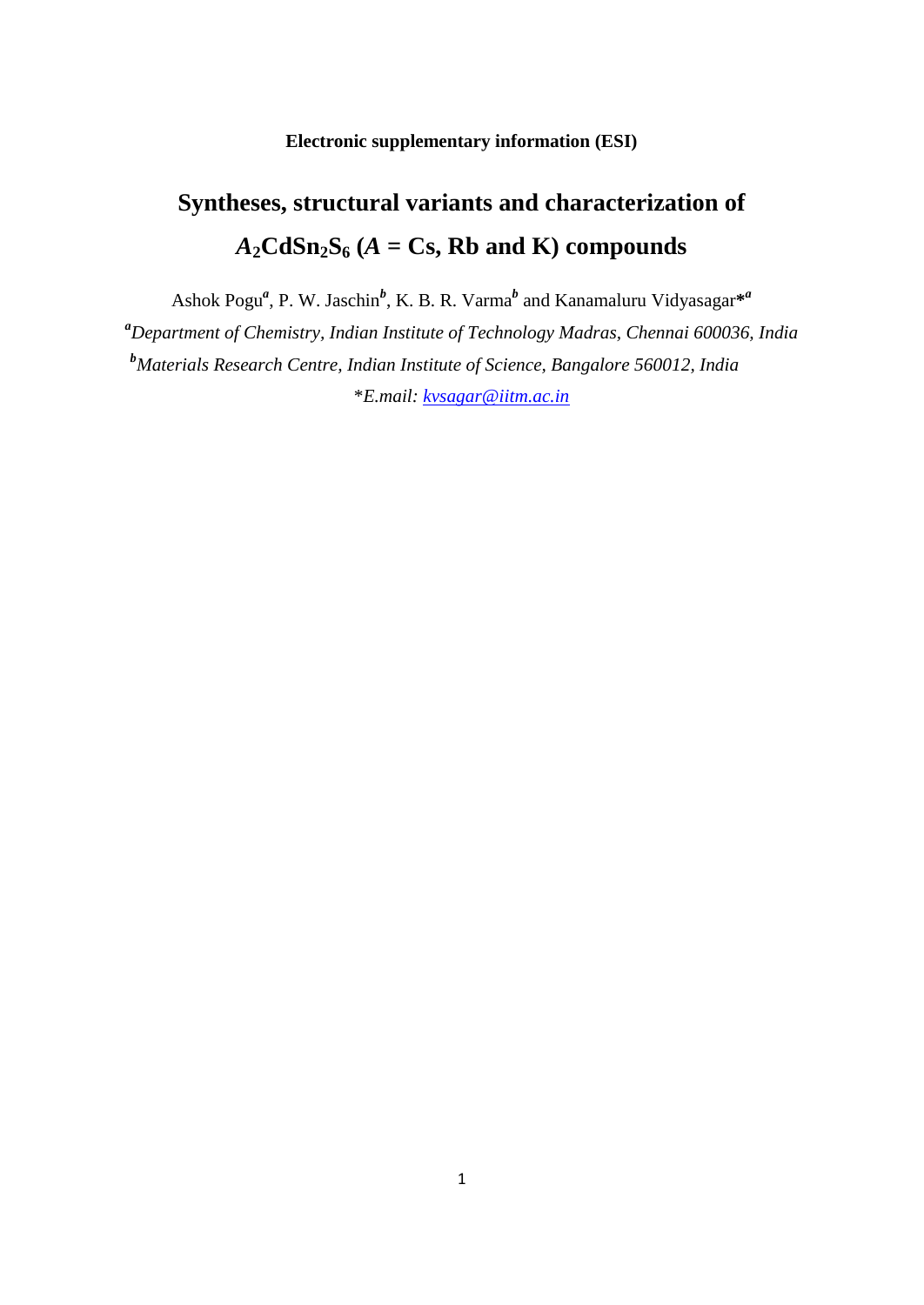|                         |             | Wyckoff |         |         |                  |            |
|-------------------------|-------------|---------|---------|---------|------------------|------------|
| Compound                | <b>Atom</b> | site    | x       | y       | $\boldsymbol{z}$ | * $U_{eq}$ |
| $Cs_2CdSn_2S_6(1)$      | Sn(1)       | 2a      | 6058(1) | 7327(1) | 6389(1)          | 14(1)      |
|                         | Sn(2)       | 2a      | 7111(1) | 52(1)   | 6735(1)          | 14(1)      |
|                         | Cd(1)       | 2a      | 1616(1) | 6062(1) | 7755(1)          | 19(1)      |
|                         | Cs(1)       | 2a      | 9526(1) | 7629(1) | 2731(1)          | 33(1)      |
|                         | Cs(2)       | 2a      | 3400(1) | 9222(1) | 9787(1)          | 31(1)      |
|                         | S(1)        | 2a      | 4456(2) | 8888(1) | 5156(3)          | 24(1)      |
|                         | S(2)        | 2a      | 4659(3) | 6546(1) | 3263(3)          | 25(1)      |
|                         | S(3)        | 2a      | 5181(3) | 6731(2) | 8887(3)          | 24(1)      |
|                         | S(4)        | 2a      | 9573(2) | 7568(1) | 7522(3)          | 22(1)      |
|                         | S(5)        | 2a      | 404(3)  | 5162(2) | 4568(3)          | 26(1)      |
|                         | S(6)        | 2a      | 8568(3) | 9701(1) | 85(2)            | 20(1)      |
|                         |             |         |         |         |                  |            |
| $Rb_2CdSn_2S_6(2)$      | Sn(1)       | 2a      | 3906(1) | 2654(1) | 3699(1)          | 16(1)      |
|                         | Sn(2)       | 2a      | 2881(1) | 9934(1) | 3114(1)          | 16(1)      |
|                         | Cd(1)       | 2a      | 8357(1) | 3960(1) | 2374(1)          | 20(1)      |
|                         | Rb(1)       | 2a      | 482(2)  | 2414(1) | 7343(2)          | 42(1)      |
|                         | Rb(2)       | 2a      | 6647(2) | 799(1)  | 153(2)           | 37(1)      |
|                         | S(1)        | 2a      | 5625(4) | 1081(2) | 4873(4)          | 27(1)      |
|                         | S(2)        | 2a      | 5422(4) | 3400(2) | 6923(4)          | 27(1)      |
|                         | S(3)        | 2a      | 4653(4) | 3335(2) | 1163(4)          | 29(1)      |
|                         | S(4)        | 2a      | 310(4)  | 2398(2) | 2636(5)          | 28(1)      |
|                         | S(5)        | 2a      | 9739(4) | 4769(2) | 5724(4)          | 28(1)      |
|                         | S(6)        | 2a      | 1471(4) | 363(2)  | 9737(4)          | 23(1)      |
|                         |             |         |         |         |                  |            |
| $K_2CdSn_2S_6(3-\beta)$ | Sn(1)       | 4e      | 2156(1) | 2343(1) | 63(1)            | 16(1)      |
|                         | Sn(2)       | 4e      | 4205(1) | 1139(1) | 3085(1)          | 15(1)      |
|                         | Cd(1)       | 4e      | 9237(1) | 1184(1) | 2302(1)          | 20(1)      |
|                         | K(1)        | 4e      | 1603(2) | 1094(1) | 6561(1)          | 35(1)      |
|                         | K(2)        | 4e      | 6812(1) | 906(1)  | 8766(1)          | 31(1)      |
|                         | S(1)        | 4e      | 5394(2) | 1420(1) | 5262(1)          | 24(1)      |
|                         | S(2)        | 4e      | 8730(2) | 2489(1) | 7175(1)          | 22(1)      |
|                         | S(3)        | 4e      | 669(2)  | 1068(1) | 55(1)            | 22(1)      |
|                         | S(4)        | 4e      | 4081(2) | 2395(1) | 8304(1)          | 28(1)      |
|                         | S(5)        | 4e      | 6319(1) | 409(1)  | 1869(1)          | 21(1)      |
|                         | S(6)        | 4e      | 1639(1) | 357(1)  | 3567(1)          | 21(1)      |

**Table S1.** Atomic coordinates ( $\times$  10<sup>4</sup>) and equivalent isotropic displacement parameter ( $\AA^2$   $\times$ 10<sup>3</sup>) for  $A_2CdSn_2S_6$  (*A* = Cs(1), Rb(2), K(3-β)) compounds.

*\*Ueq* is defined as one-third of the trace of the orthogonalized *Uij* tensor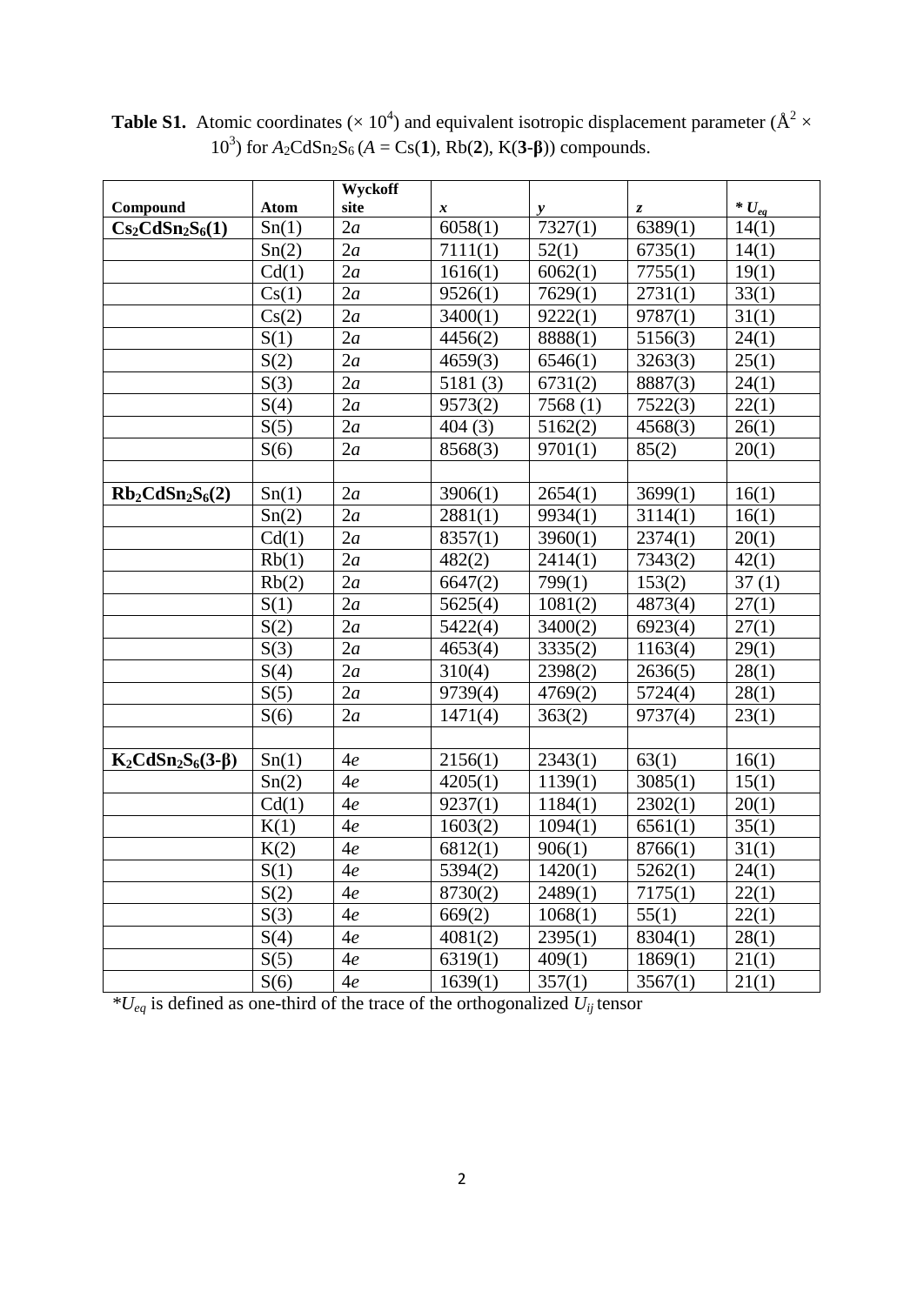|                | Bond lengths( $\AA$ ) |                          |                         |  |  |  |  |  |  |  |  |  |
|----------------|-----------------------|--------------------------|-------------------------|--|--|--|--|--|--|--|--|--|
| <b>Bonds</b>   | $Cs_2CdSn_2S_6(1)$    | $Rb_2CdSn_2S_6(2)$       | $K_2CdSn_2S_6(3-\beta)$ |  |  |  |  |  |  |  |  |  |
| $Sn(1)-S(1)$   | 2.4544(18)            | 2.450(3)                 | 2.4085(12)              |  |  |  |  |  |  |  |  |  |
| $Sn(1)-S(2)$   | 2.4146(19)            | 2.413(3)                 | 2.4417(12)              |  |  |  |  |  |  |  |  |  |
| $Sn(1)-S(3)$   | 2.344(2)              | 2.340(3)                 | 2.3423(12)              |  |  |  |  |  |  |  |  |  |
| $Sn(1)-S(4)$   | 2.3521(15)            | 2.349(2)                 | 2.3477(11)              |  |  |  |  |  |  |  |  |  |
| <b>BVS</b>     | 4.115                 | 4.150                    | 4.181                   |  |  |  |  |  |  |  |  |  |
|                |                       |                          |                         |  |  |  |  |  |  |  |  |  |
| $Sn(2)-S(1)$   | 2.4241(17)            | 2.420(3)                 | 2.4131(12)              |  |  |  |  |  |  |  |  |  |
| $Sn(2) - S(2)$ | 2.4287(19)            | 2.422(3)                 | 2.4247(12)              |  |  |  |  |  |  |  |  |  |
| $Sn(2)-S(5)$   | 2.3473(19)            | 2.338(2)                 | 2.3658(11)              |  |  |  |  |  |  |  |  |  |
| $Sn(2)-S(6)$   | 2.3633(17)            | 2.362(3)                 | 2.3703(11)              |  |  |  |  |  |  |  |  |  |
| <b>BVS</b>     | 4.108                 | 4.170                    | 4.071                   |  |  |  |  |  |  |  |  |  |
|                |                       |                          |                         |  |  |  |  |  |  |  |  |  |
| $Cd(1)-S(3)$   | 2.5375(18)            | 2.535(3)                 | 2.5763(12)              |  |  |  |  |  |  |  |  |  |
| $Cd(1)-S(4)$   | 2.5168(19)            | 2.507(3)                 | 2.5175(13)              |  |  |  |  |  |  |  |  |  |
| $Cd(1)-S(5)$   | 2.5280(19)            | 2.526(3)                 | 2.5509(12)              |  |  |  |  |  |  |  |  |  |
| $Cd(1)-S(6)$   | 2.5201(19)            | 2.512(3)                 | 2.5601(12)              |  |  |  |  |  |  |  |  |  |
| <b>BVS</b>     | 2.198                 | 2.232                    | 2.054                   |  |  |  |  |  |  |  |  |  |
|                |                       |                          |                         |  |  |  |  |  |  |  |  |  |
| $A(1)$ -S(1)   | 3.7239(1)             | 3.643(3)                 | 3.2271(15)              |  |  |  |  |  |  |  |  |  |
| $A(1)-S(2)$    | 3.8527(0)             | 3.698(3)                 | 3.1968(16)              |  |  |  |  |  |  |  |  |  |
| $A(1)$ -S(3)   | 3.5465(1)             | 3.388(3)                 |                         |  |  |  |  |  |  |  |  |  |
| $A(1)$ -S(4)   | 3.5753(1)             | 3.440(3)                 | 3.2910(18)              |  |  |  |  |  |  |  |  |  |
| $A(1)$ -S(5)   | 3.6465(1)             | 3.408(3)                 | 3.2758(17)              |  |  |  |  |  |  |  |  |  |
| $A(1)$ -S(6)   | 3.4024(1)             | 3.244(3)                 | 3.2854(16)              |  |  |  |  |  |  |  |  |  |
| $A(1)$ -S(2)   |                       |                          |                         |  |  |  |  |  |  |  |  |  |
| $A(1)$ -S(6)   | $\overline{a}$        |                          | 3.3795(16)              |  |  |  |  |  |  |  |  |  |
|                |                       |                          |                         |  |  |  |  |  |  |  |  |  |
| $A(2)$ -S(1)   | 3.8186(1)             | 3.700(3)                 |                         |  |  |  |  |  |  |  |  |  |
| $A(2)$ -S(2)   | $\blacksquare$        | ۰                        | 3.3782(16)              |  |  |  |  |  |  |  |  |  |
| $A(2)$ -S(3)   | 3.6496(1)             | 3.530(3)                 | 3.1545(16)              |  |  |  |  |  |  |  |  |  |
| $A(2)$ -S(4)   | 3.4713(0)             | 3.313(3)                 | 3.1851(17)              |  |  |  |  |  |  |  |  |  |
| $A(2)$ -S(5)   | 3.5861(1)             | 3.390(3)                 | 3.2186(16)              |  |  |  |  |  |  |  |  |  |
| $A(2)$ -S(6)   | 3.6227(0)             | 3.575(3)                 | 3.3749(16)              |  |  |  |  |  |  |  |  |  |
| $A(2)$ -S(6)   | 3.6889(1)             | 3.577(3)                 |                         |  |  |  |  |  |  |  |  |  |
| $A(2)$ -S(1)   | 3.8544(1)             | -                        |                         |  |  |  |  |  |  |  |  |  |
| $A(2)$ -S(3)   | 3.8289(1)             | $\overline{a}$           |                         |  |  |  |  |  |  |  |  |  |
| $A(2)$ -S(5)   |                       | $\overline{\phantom{0}}$ | 3.3049(16)              |  |  |  |  |  |  |  |  |  |

**Table S2.** Bond lengths (Å) and bond valence sums (BVS) for  $A_2CdSn_2S_6$  ( $A = Cs(1)$ , Rb(2), K(**3**-**β**)) compounds.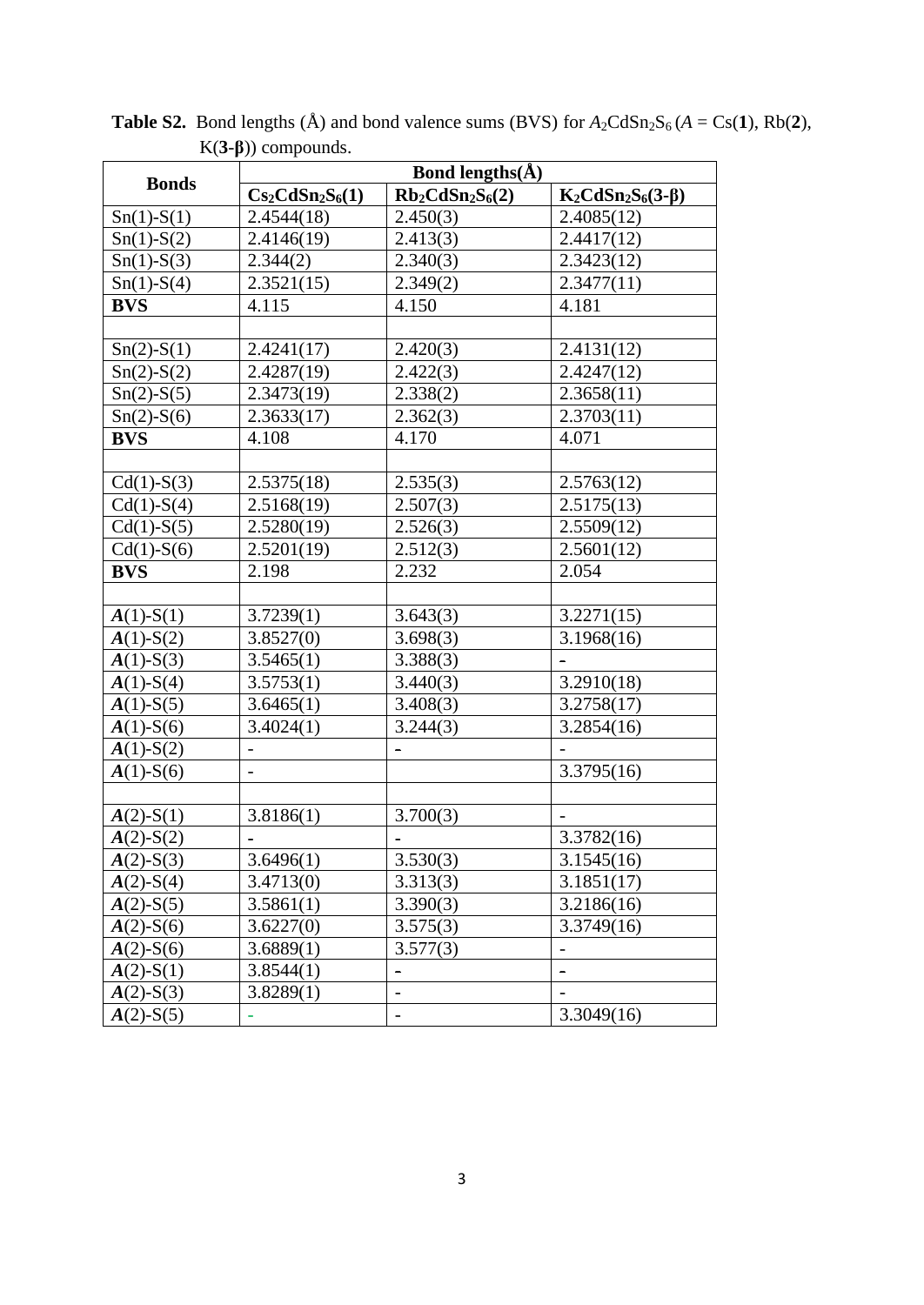| $Sn1S4$ in $Cs2CdSn2S6$<br>Cart. Coord. |                 |                                                                       |                  | Distance     | Unit vector |                |               | Dipole moment |                |               | Atom                                                  | Positions |           |                |           |        |        |
|-----------------------------------------|-----------------|-----------------------------------------------------------------------|------------------|--------------|-------------|----------------|---------------|---------------|----------------|---------------|-------------------------------------------------------|-----------|-----------|----------------|-----------|--------|--------|
| Ζ                                       | atom            | Charges                                                               |                  | $\mathbf{v}$ |             |                | $\mathcal{X}$ | $\mathbf{v}$  | Z              | U.Vec         | $C$ grav                                              | C charge  | u debve   |                |           |        |        |
| 50                                      | Sn1             | 4.115142                                                              | 2.488262         | 10.14978     | 4.407432    |                |               |               |                |               |                                                       |           |           | Sn1            | 0.6058    | 0.7327 | 0.6389 |
| 16                                      | S <sub>3</sub>  | $-1.16058$                                                            | 1.131328         | 9.32392      | 6.130888    | 2.3439         | $-0.57892$    | $-0.35234$    | 0.735294       |               | 0.24242                                               | 0.27219   | 21.1157   | S <sub>3</sub> | 0.5181    | 0.6731 | 0.8887 |
| 16                                      | <b>S4</b>       | $-1.13514$                                                            | 4.681563         | 10.48264     | 5.188996    | 2.3521         | 0.932487      | 0.141518      | 0.332284       |               | 0.24242                                               | 0.2719    | 20.9720   | S <sub>4</sub> | 0.9573    | 0.7568 | 0.7522 |
| 16                                      | S <sub>2</sub>  | $-0.95871$                                                            | 2.394273         | 9.067658     | 2.251007    | 2.4146         | $-0.03893$    | $-0.44816$    | $-0.89308$     |               | 0.24242                                               | 0.26985   | 19.9802   | S <sub>2</sub> | 0.4659    | 0.6546 | 0.3263 |
| 16                                      | S <sub>1</sub>  | $-0.86071$                                                            | 1.697493         | 12.31207     | 3.556811    | 2.4545         | $-0.32217$    | 0.880952      | $-0.34656$     |               | 0.24242                                               | 0.26871   | 19.4356   | S <sub>1</sub> | 0.4456    | 0.8888 | 0.5156 |
|                                         |                 |                                                                       | Cell Volume      |              | 685.95      |                |               | Dipole Moment |                |               | Magnitude                                             |           |           |                |           |        |        |
|                                         |                 |                                                                       |                  | Z            |             | 2              |               |               | $\mathbf X$    | $\mathbf{v}$  | $\rm{z}$                                              |           |           |                |           |        |        |
|                                         |                 |                                                                       |                  |              |             |                |               |               | 0.29246        | 3.69554       | $-2.0844$                                             | 4.25294   | debye     |                |           |        |        |
|                                         |                 |                                                                       |                  |              |             |                |               |               |                |               |                                                       |           |           |                |           |        |        |
|                                         |                 | $Sn2S4$ in $Cs2CdSn2S6$                                               | Cart. Coord.     |              |             | Distance       | Unit vector   |               |                |               | Dipole moment                                         |           |           | Atom           | Positions |        |        |
| Z                                       | atom            | Charges                                                               | $\mathcal{X}$    | $\mathbf{v}$ | $Z_{\cdot}$ | A              | $\mathcal{X}$ | $\mathbf{v}$  | $\overline{z}$ | U.Vec         | $C_{grav}$                                            | C charge  | u debve   |                |           |        |        |
| 50                                      | Sn2             | 4.10884                                                               | 1.12297          | 6.99830      | 2.25266     |                |               |               |                |               |                                                       |           |           | Sn2            | 0.7111    | 0.0052 | 0.6735 |
| 16                                      | S <sub>5</sub>  | $-1.1502$                                                             | $-1.0400$        | 7.14984      | 3.15150     | 2.3472         | $-0.9215$     | 0.06456       | 0.38294        |               | 0.24242                                               | 0.27204   | 21.0403   | S <sub>5</sub> | 0.0404    | 0.5162 | 0.4568 |
| 16                                      | S <sub>6</sub>  | $-1.1012$                                                             | 1.05248          | 6.51196      | $-0.0589$   | 2.3633         | $-0.0298$     | $-0.2057$     | $-0.9781$      |               | 0.24242                                               | 0.27148   | 20.7637   | S <sub>6</sub> | 0.8568    | 0.9701 | 0.0085 |
| 16                                      | S <sub>1</sub>  | $-0.9344$                                                             | 2.56885          | 5.38607      | 3.34198     | 2.4241         | 0.59645       | $-0.6650$     | 0.44937        |               | 0.24242                                               | 0.26954   | 19.8268   | S <sub>1</sub> | 0.4456    | 0.8888 | 0.5156 |
| 16                                      | $\overline{S2}$ | $-0.9228$                                                             | 2.39427          | 9.06765      | 2.25100     | 2.4287         | 0.52344       | 0.85204       | $-0.0006$      |               | 0.24242                                               | 0.26941   | 19.7625   | S <sub>2</sub> | 0.4659    | 0.6546 | 0.3263 |
|                                         |                 |                                                                       | Cell Volume      |              | 685.95      |                |               | Dipole Moment |                |               | Magnitude                                             |           |           |                |           |        |        |
|                                         |                 |                                                                       |                  | Ζ            |             | $\overline{2}$ |               |               | X              | $\mathbf{V}$  | $\mathbf{Z}% ^{T}=\mathbf{Z}^{T}\times\mathbf{Z}^{T}$ |           |           |                |           |        |        |
|                                         |                 |                                                                       |                  |              |             |                |               |               | 2.16148        | 0.73734       | $-3.3559$                                             | 4.0593    | debye     |                |           |        |        |
|                                         |                 |                                                                       |                  |              |             |                |               |               |                |               |                                                       |           |           |                |           |        |        |
|                                         |                 | Cd1S <sub>4</sub> in Cs <sub>2</sub> CdSn <sub>2</sub> S <sub>6</sub> | Cart. Coord.     |              |             | Distance       | Unit vector   |               |                | Dipole moment |                                                       | Atom      | Positions |                |           |        |        |
| Ζ                                       | atom            | Charges                                                               | $\boldsymbol{x}$ | $\mathbf{v}$ |             | A              | $\mathcal{X}$ | $\mathbf{v}$  | $\mathcal{Z}$  | U.Vec         | $C$ grav                                              | C_charge  | u debye   |                |           |        |        |
| 48                                      | Cd1             | 2.19828                                                               | 6.08026          | 8.39652      | 5.34994     |                |               |               |                |               |                                                       |           |           | Cd1            | 0.1616    | 0.6062 | 0.7755 |
| 16                                      | <b>S4</b>       | $-0.5627$                                                             | 4.68156          | 10.4826      | 5.18899     | 2.5167         | $-0.5557$     | 0.82890       | $-0.0639$      |               | 0.24242                                               | 0.26558   | 17.4451   | S <sub>4</sub> | 0.9573    | 0.7568 | 0.7522 |
| 16                                      | S <sub>6</sub>  | $-0.5576$                                                             | 5.31883          | 6.51196      | 6.83987     | 2.5201         | $-0.3021$     | $-0.7478$     | 0.59121        |               | 0.24242                                               | 0.26552   | 17.4215   | S <sub>6</sub> | 0.8568    | 0.9701 | 0.0085 |
| 16                                      | S <sub>5</sub>  | $-0.5458$                                                             | 6.13809          | 7.14984      | 3.15150     | 2.528          | 0.02287       | $-0.4931$     | $-0.8696$      |               | 0.24242                                               | 0.26538   | 17.3678   | S <sub>5</sub> | 0.0404    | 0.5162 | 0.4568 |
| 16                                      | S <sub>3</sub>  | $-0.5320$                                                             | 8.30942          | 9.32392      | 6.13088     | 2.5375         | 0.87848       | 0.36547       | 0.30776        |               | 0.24242                                               | 0.26521   | 17.3054   | S <sub>3</sub> | 0.5181    | 0.6731 | 0.8887 |
|                                         |                 |                                                                       |                  | Cell Volume  |             | 685.95         |               |               | Dipole Moment  |               |                                                       | Magnitude |           |                |           |        |        |
|                                         |                 |                                                                       |                  | Z            |             | $\overline{2}$ |               |               | $\mathbf x$    | $\mathbf{V}$  | z                                                     |           |           |                |           |        |        |
|                                         |                 |                                                                       |                  |              |             |                |               |               | 0.64073        | $-0.8078$     | $-0.5934$                                             | 1.18971   | debye     |                |           |        |        |
|                                         |                 |                                                                       |                  |              |             |                |               |               |                |               |                                                       |           |           |                |           |        |        |

**Table S3.** Dipole moment calculations for  $Cs_2CdSn_2S_6(1)$  and  $Rb_2CdSn_2S_6(2)$  compounds.

#### **Vector Analysis of Dipole Moments**

**Center of Charge and Gravity:** C\_grav and C\_charge = Center of mass for protons and electrons, respectively. Units are in Å and the value lies on the vector between Sn-S/ Cd-S

#### R (total distance)

<-------------------------------------->

 $\langle$ ------------->X $\langle$ --------------------------->X = Center of mass

$$
a \qquad \qquad \text{b}
$$

From the following two equations:

 $a + b = R$  ia = ib (at center of mass) i, i = masses (or charges) of i and i

then by solving for b in eqn #1, and substituting...  $a + (i/j)a = R a (1 + i/j) = R a = R/(1 + i/j) u$  Debye is given in units of 10<sup>-10</sup> esu\*cm, or Debye Units  $\mu$  debye = neR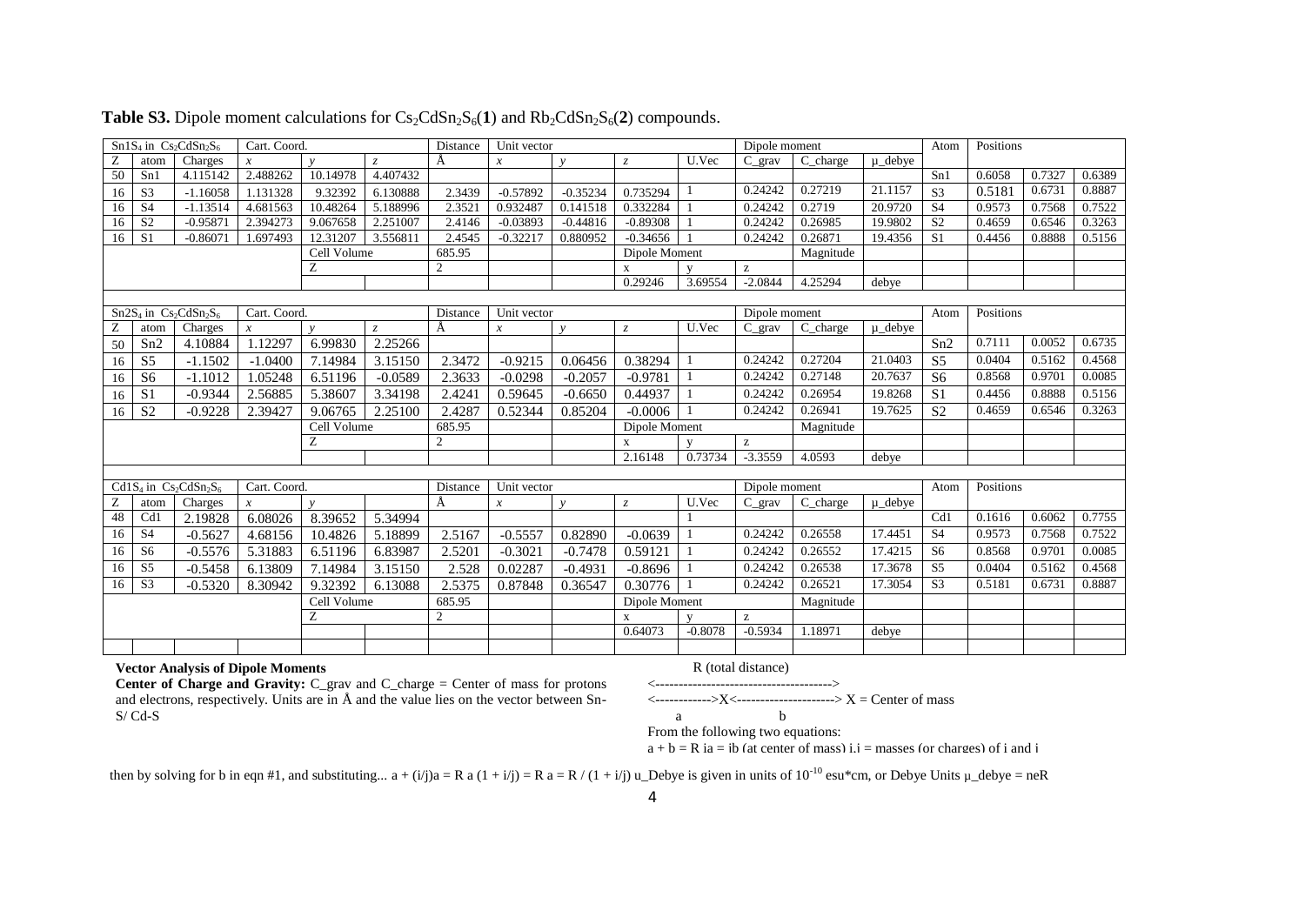|             |                | $Sn1S4$ in $Rb2CdSn2S6$                                                 | Cart. Coord.   |                | Distance<br>Unit vector |                |                  |               | Dipole moment |           |               |               |             | Atom           | Positions |        |        |  |
|-------------|----------------|-------------------------------------------------------------------------|----------------|----------------|-------------------------|----------------|------------------|---------------|---------------|-----------|---------------|---------------|-------------|----------------|-----------|--------|--------|--|
|             | atom           | Charges                                                                 | $\mathfrak{X}$ | $\mathbf{v}$   |                         | А              | $\mathcal{X}$    | $\mathbf{v}$  | $Z_{\cdot}$   | U.Vec     | $C$ grav      | C_charge      | u debve     |                |           |        |        |  |
| 50          | Sn1            | 4.150784                                                                | 1.635932       | 3.635226       | 2.505671                |                |                  |               |               |           |               |               |             | Sn1            | 0.3906    | 0.2654 | 0.3699 |  |
| 16          | S <sub>3</sub> | $-1.17383$                                                              | 2.921466       | 4.56845        | 0.787927                | 2.3397         | 0.549444         | 0.398865      | $-0.73417$    |           | 0.24242       | 0.272501      | 21.2876     | S <sub>3</sub> | 0.4653    | 0.3335 | 0.1163 |  |
| 16          | S <sub>2</sub> | $-1.14407$                                                              | 1.734507       | 4.657079       | 4.689561                | 2.3492         | 0.041961         | 0.434979      | 0.929631      |           | 0.24242       | 0.272157      | 21.1199     | S <sub>2</sub> | 0.5422    | 0.3400 | 0.6923 |  |
| 16          | <b>S4</b>      | $-0.96235$                                                              | $-0.57253$     | 3.285037       | 1.785841                | 2.4132         | $-0.91516$       | $-0.14511$    | $-0.29829$    |           | 0.24242       | 0.270051      | 20.1006     | S <sub>4</sub> | 0.0310    | 0.2398 | 0.2636 |  |
| 16          | S <sub>1</sub> | $-0.87053$                                                              | 2.492073       | 1.481493       | 3.300596                | 2.4503         | 0.349403         | $-0.87897$    | 0.324419      |           | 0.24242       | 0.268983      | 19.5915     | S <sub>1</sub> | 0.5422    | 0.1081 | 0.4873 |  |
|             |                |                                                                         | Cell Volume    |                | 652.24                  | Dipole Moment  |                  |               |               | Magnitude |               |               |             |                |           |        |        |  |
| Ζ           |                |                                                                         |                | $\overline{c}$ |                         |                | $\mathbf{x}$     |               | z             |           |               |               |             |                |           |        |        |  |
|             |                |                                                                         |                |                |                         |                |                  |               | 1.03263       | $-2.4595$ | 4.36499       | 5.11557       | debye       |                |           |        |        |  |
|             |                |                                                                         |                |                |                         |                |                  |               |               |           |               |               |             |                |           |        |        |  |
|             |                | $\overline{Sn2S}_4$ in Rb <sub>2</sub> CdSn <sub>2</sub> S <sub>6</sub> | Cart. Coord.   |                |                         | Distance       | Unit vector      |               |               |           | Dipole moment |               |             | Atom           | Positions |        |        |  |
| Ζ           | atom           | Charges                                                                 | $\mathcal{X}$  | $\mathbf{v}$   | $Z_{\cdot}$             | A              | $\boldsymbol{x}$ | $\mathbf{v}$  | $\mathcal{Z}$ | U.Vec     | $C$ grav      | C charge      | $\mu$ debye |                |           |        |        |  |
| 50          | Sn2            | 4.170486                                                                | 1.090844       | 13.60754       | 2.109425                |                |                  |               |               |           |               |               |             | Sn2            | 0.2881    | 0.9934 | 0.3114 |  |
| 16          | S <sub>5</sub> | $-1.17923$                                                              | $-1.09915$     | 13.38248       | 2.896336                | 2.338          | $-0.9367$        | $-0.09626$    | 0.336574      |           | 0.24242       | 0.272648      | 21.37178    | S <sub>5</sub> | 0.9739    | 0.4769 | 0.5724 |  |
| 16          | S <sub>6</sub> | $-1.10517$                                                              | 1.112862       | 14.1963        | $-0.17795$              | 2.362          | 0.009322         | 0.249264      | $-0.9684$     |           | 0.24242       | 0.271792      | 20.95503    | S <sub>6</sub> | 0.1471    | 0.0363 | 0.9737 |  |
| 16          | S <sub>1</sub> | $-0.94533$                                                              | 2.492214       | 15.17999       | 3.300596                | 2.4198         | 0.579126         | 0.649827      | 0.49226       |           | 0.24242       | 0.269938      | 20.06138    | S <sub>1</sub> | 0.5625    | 0.1081 | 0.4873 |  |
| 16          | S <sub>2</sub> | $-0.94075$                                                              | 2.294561       | 11.50633       | 2.084227                | 2.4216         | 0.497075         | $-0.8677$     | $-0.01041$    |           | 0.24242       | 0.269885      | 20.0359     | S <sub>2</sub> | 0.5422    | 0.3400 | 0.6923 |  |
| Cell Volume |                |                                                                         |                | 652.24         |                         |                | Dipole Moment    |               |               | Magnitude |               |               |             |                |           |        |        |  |
|             |                |                                                                         |                | Z              |                         | $\overline{c}$ |                  |               | $\mathbf{x}$  |           | z             |               |             |                |           |        |        |  |
|             |                |                                                                         |                |                |                         |                |                  |               | 1.75387       | $-1.1826$ | $-3.4328$     | 4.03226       | debve       |                |           |        |        |  |
|             |                |                                                                         |                |                |                         |                |                  |               |               |           |               |               |             |                |           |        |        |  |
|             |                | $Cd1S4$ in $Rb2CdSn2S6$                                                 | Cart. Coord.   |                |                         | Distance       | Unit vector      |               |               |           |               | Dipole moment |             | Atom           | Positions |        |        |  |
| Ζ           | atom           | Charges                                                                 | $\mathfrak{X}$ | $\mathbf{v}$   |                         | A              | $\boldsymbol{x}$ | $\mathbf{v}$  | $\mathcal{Z}$ | U.Vec     | $C_{grav}$    | C_charge      | $\mu$ debye |                |           |        |        |  |
| 48          | Cd1            | 2.232449                                                                | 5.161976       | 5.424524       | 1.608002                |                |                  |               |               |           |               |               |             | Cd1            | 0.8357    | 0.3960 | 0.2374 |  |
| 16          | S <sub>3</sub> | $-0.53577$                                                              | 2.921395       | 4.568587       | 0.787927                | 2.5349         | $-0.88389$       | $-0.33766$    | $-0.32351$    |           | 0.24242       | 0.265407      | 17.42307    | S <sub>3</sub> | 0.4653    | 0.3335 | 0.1163 |  |
| 16          | <b>S4</b>      | $-0.57804$                                                              | 6.456425       | 3.285174       | 1.785841                | 2.5068         | 0.516375         | $-0.85342$    | 0.070943      |           | 0.24242       | 0.265906      | 17.61529    | <b>S4</b>      | 0.310     | 0.2398 | 0.2636 |  |
| 16          | S <sub>5</sub> | $-0.54866$                                                              | 5.128339       | 6.533376       | 3.877424                | 2.5261         | $-0.01332$       | 0.438958      | 0.89839       |           | 0.24242       | 0.26556       | 17.48104    | S <sub>5</sub> | 0.9739    | 0.4769 | 0.5724 |  |
| 16          | S <sub>6</sub> | $-0.56998$                                                              | 5.916238       | 7.347053       | 0.177947                | 2.512          | 0.300264         | 0.765338      | $-0.56929$    |           | 0.24242       | 0.265811      | 17.57815    | S <sub>6</sub> | 0.1471    | 0.363  | 0.9737 |  |
|             |                |                                                                         | Cell Volume    |                | 652.24                  |                |                  | Dipole Moment |               |           | Magnitude     |               |             |                |           |        |        |  |
|             |                |                                                                         |                | Ζ              |                         | $\overline{c}$ |                  |               | $\mathbf x$   |           | z             |               |             |                |           |        |        |  |
|             |                |                                                                         |                |                |                         |                |                  |               | $-1.25873$    | 0.21036   | 1.31080       | 1.829445      | debye       |                |           |        |        |  |
|             |                |                                                                         |                |                |                         |                |                  |               |               |           |               |               |             |                |           |        |        |  |

## **Table S3.** Dipole moment calculations for  $Cs_2CdSn_2S_6(1)$  and  $Rb_2CdSn_2S_6(2)$  compounds (contd.).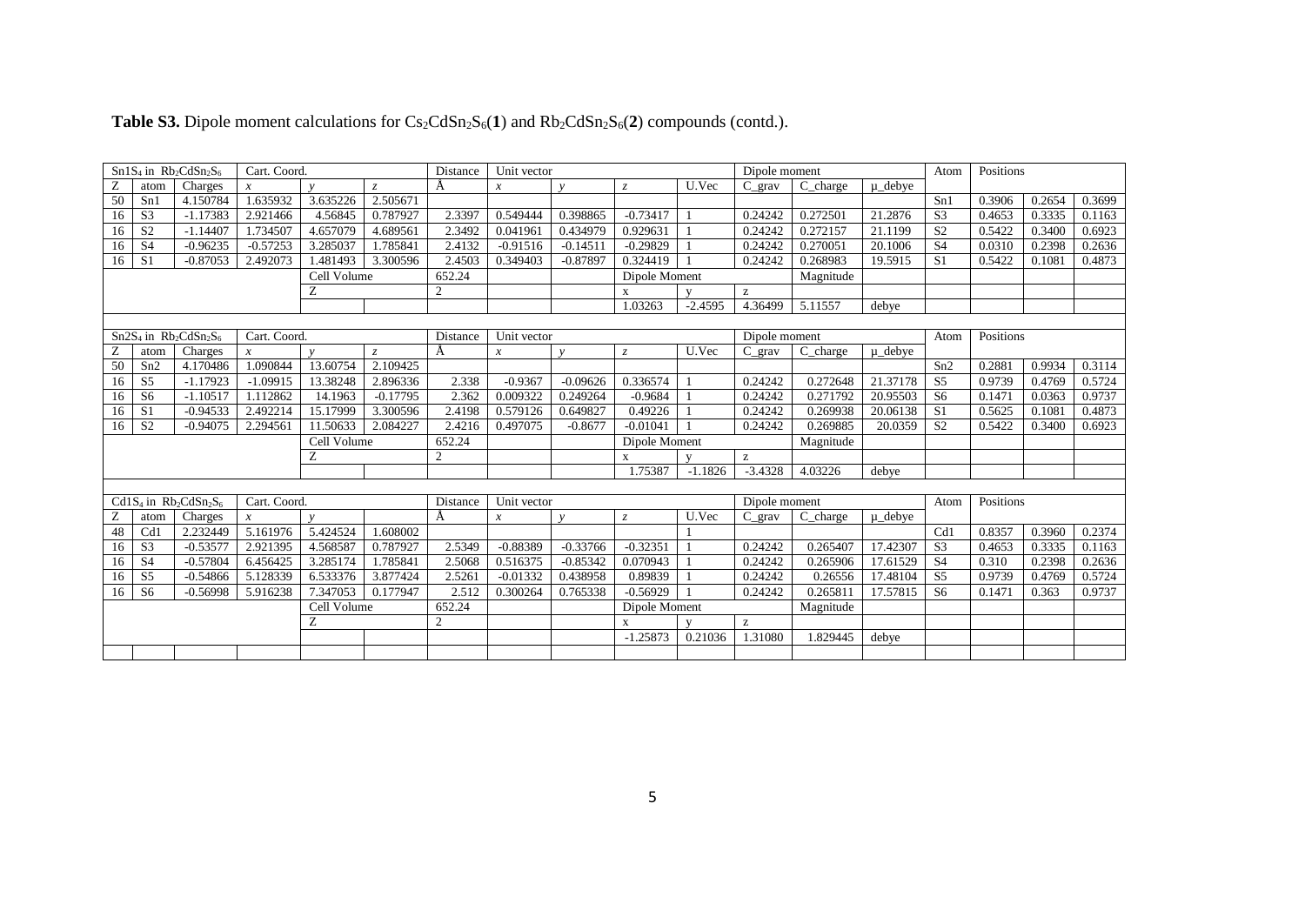

**Figure S1.** ORTEP diagrams of coordinations of  $Cs<sup>+</sup>$  (top),  $Rb<sup>+</sup>$  (middle) and  $K<sup>+</sup>$  (bottom) ions in  $A_2CdSn_2S_6$  ( $A = Cs(1)$ ,  $Rb(2)$  and  $K(3-\beta)$ ) compounds.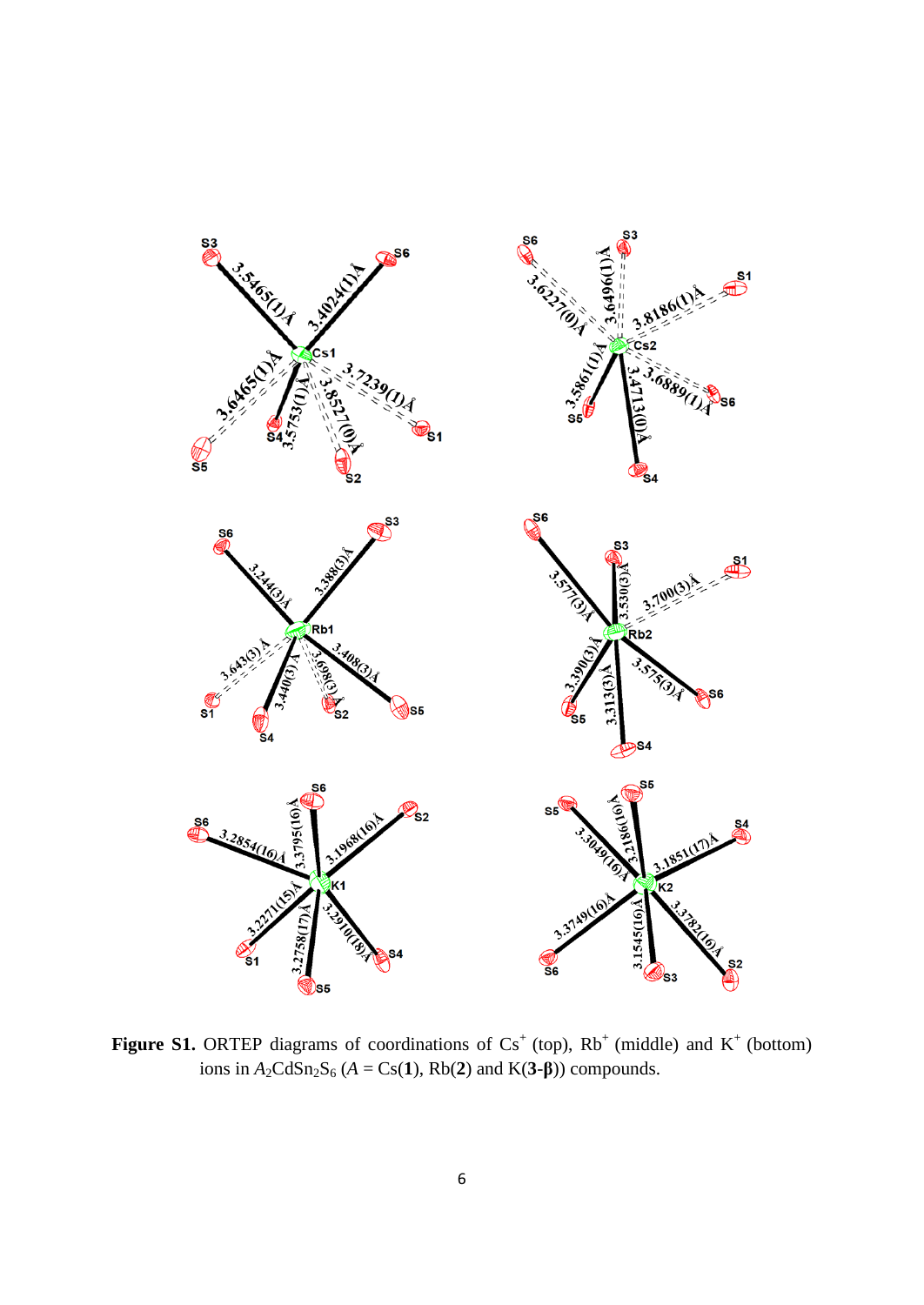

Figure S2. Powder XRD patterns of (bottom) K<sub>2</sub>CdSn<sub>2</sub>S<sub>6</sub>(3-β) and (top) its thermally transformed product, K<sub>2</sub>CdSn<sub>2</sub>S<sub>6</sub>(3-**α**).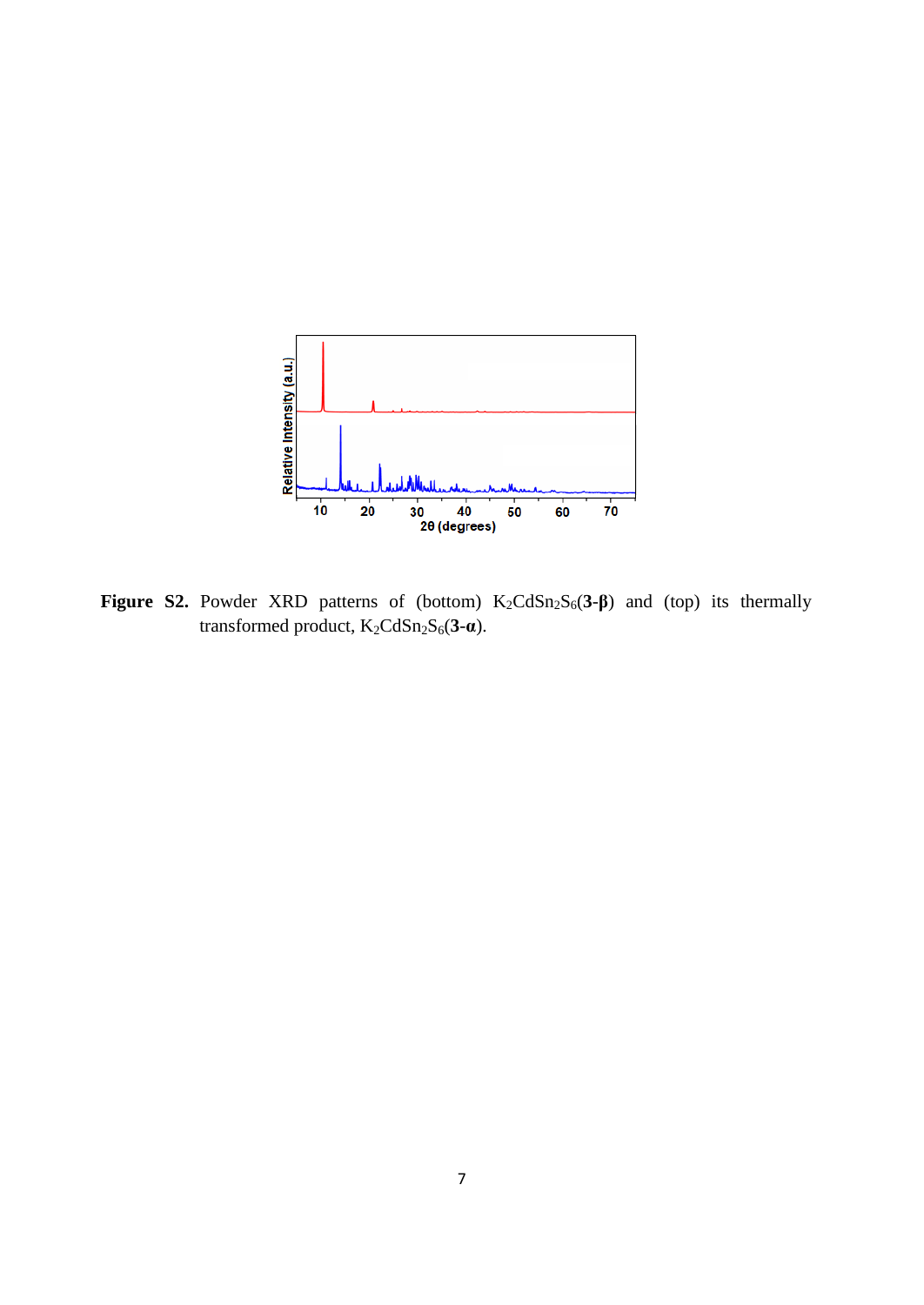

**Figure S3.** FT-IR spectra of ion-exchanged products,  $(H_3O)Cs[CdSn_2S_6]$ ,  $Sr[CdSn_2S_6]$  and  $Ce_{\frac{1}{3}}[CdSn_{2}S_{6}].$